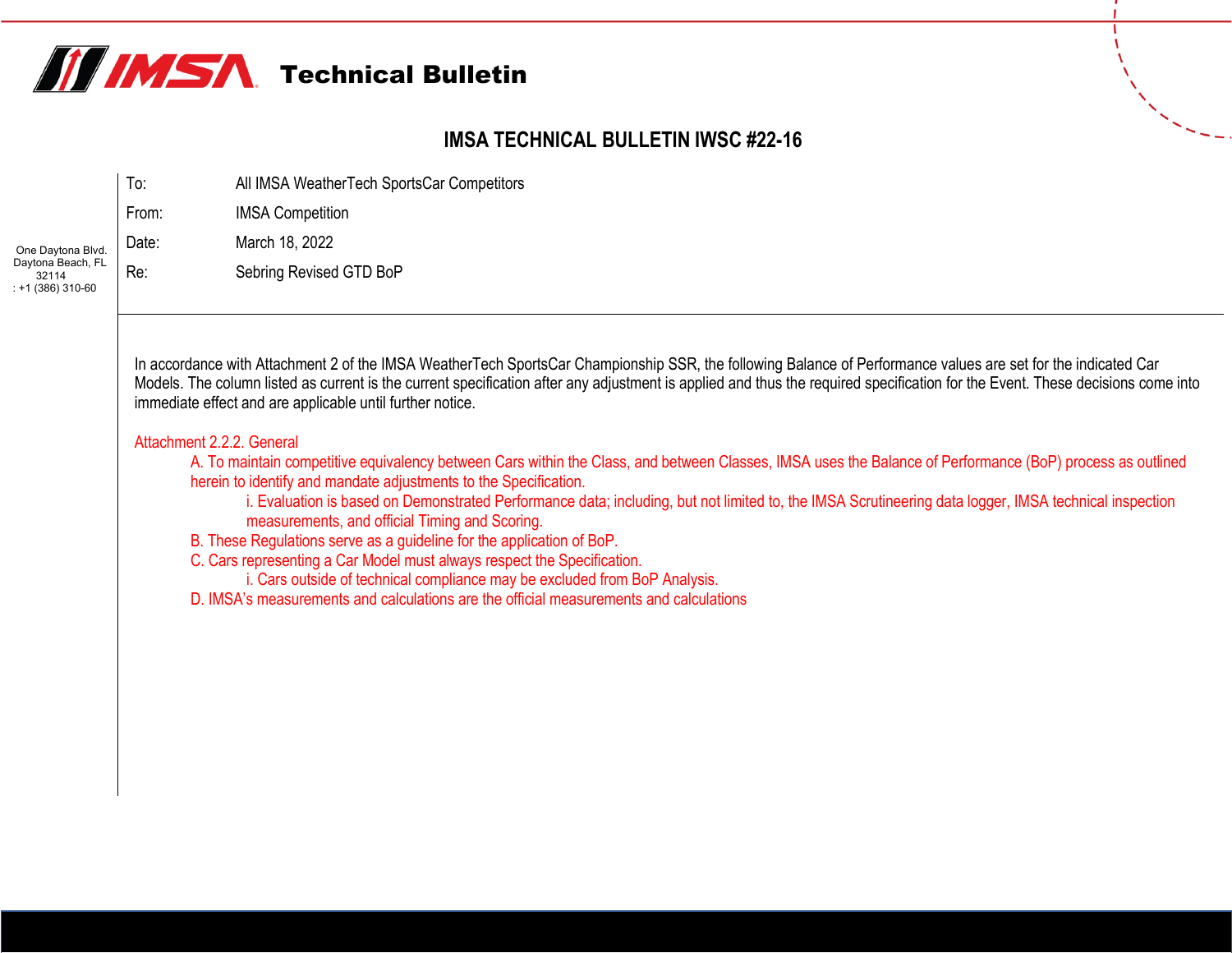## **TE IMSA** Technical Bulletin

| GTD<br>GTD PRO | Vehicles<br>Mass    |                    |                                | Engine  |                          |        |                                |             | Ride Height<br>Fuel |                                  |     |         |                 | Notes                        |        |                                               |      |                                                                        |
|----------------|---------------------|--------------------|--------------------------------|---------|--------------------------|--------|--------------------------------|-------------|---------------------|----------------------------------|-----|---------|-----------------|------------------------------|--------|-----------------------------------------------|------|------------------------------------------------------------------------|
|                | Manufacturer        |                    | Minimum<br>No Fuel/Driver (kg) |         | Restrictor Diameter (mm) |        | Average<br>Power Delta<br>(kW) | Maximum RPM |                     | Minimum Ground<br>Clearance (mm) |     | Type    | Lambda          | <b>Total Capacity</b><br>(L) |        | Minimum<br>Full<br>Refueling<br>Time<br>(sec) |      |                                                                        |
|                |                     |                    | adj                            | current | qty.                     | adj    | current                        | adj         | adj                 | current                          | adj | current |                 |                              | adj    | current                                       |      |                                                                        |
|                | Acura               | NSX GT3            |                                | 1305    |                          |        |                                |             |                     | 7500                             |     | 50.0    | <b>IMSA 100</b> | 0.88                         |        | 107.0                                         | 40.0 | EVO II                                                                 |
|                | <b>Aston Martin</b> | Vantage AMR<br>GT3 |                                | 1270    |                          |        |                                |             |                     | 7200                             |     | 50.0    | <b>IMSA 100</b> | 0.91                         |        | 106.0                                         | 40.0 |                                                                        |
|                | <b>BMW</b>          | M4 GT3             |                                | 1315    |                          |        |                                |             |                     | 7000                             |     | 50.0    | <b>IMSA 100</b> | 1.10                         |        | 106.0                                         | 40.0 |                                                                        |
|                | Corvette            | C8.R GTD           |                                | 1340    | $\overline{1}$           | $+1.0$ | 42.0                           | $+15.2$     |                     | 7400                             |     | 50.0    | <b>IMSA 100</b> | 0.88                         | $+4.0$ | 92.0                                          | 40.0 | 15 mm Rear Wing Gurney Required,<br>40 kg in BoP Ballast Box (+/-3 kg) |
|                | Ferrari             | 488 GT3            |                                | 1335    |                          |        |                                |             |                     | 7500                             |     | 50.0    | <b>IMSA 100</b> | 0.90                         |        | 101.0                                         | 40.0 |                                                                        |
|                | Lamborghini         | Huracan GT3        |                                | 1340    | $\overline{2}$           |        | 39.0                           |             |                     | 8500                             |     | 50.0    | <b>IMSA 100</b> | 0.89                         |        | 104.0                                         | 40.0 |                                                                        |
|                | Lexus               | RCF GT3            |                                | 1360    | $\overline{2}$           |        | 37.0                           |             |                     | 7200                             |     | 50.0    | <b>IMSA 100</b> | 0.86                         |        | 103.0                                         | 40.0 |                                                                        |
|                | McLaren             | 720S GT3           |                                | 1295    |                          |        |                                |             |                     | 8000                             |     | 50.0    | <b>IMSA 100</b> | 0.88                         |        | 104.0                                         | 40.0 |                                                                        |
|                | Mercedes            | AMG GT3            |                                | 1370    | $\overline{2}$           |        | 35.0                           |             |                     | 7700                             |     | 50.0    | <b>IMSA 100</b> | 0.90                         |        | 105.0                                         | 40.0 |                                                                        |
|                | Porsche             | 911 GT3 R          |                                | 1320    | $\overline{2}$           |        | 38.0                           |             |                     | 9500                             |     | 50.0    | <b>IMSA 100</b> | 0.88                         |        | 96.0                                          | 40.0 |                                                                        |